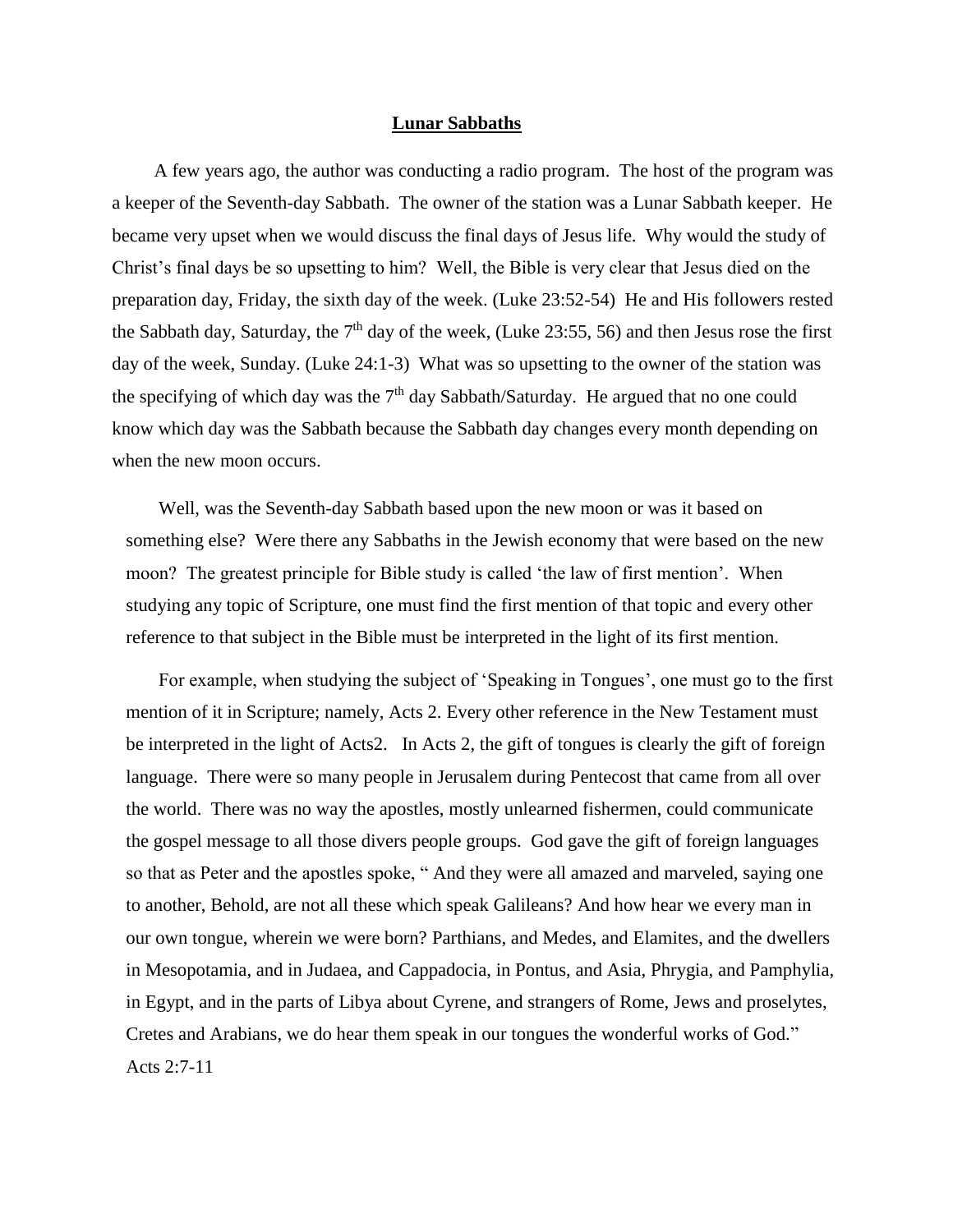Since our topic is lunar Sabbaths, the best place/first mention to start would be Genesis 1 and 2 where the first mention of these subjects is found. The moon is first mentioned in Genesis 1:14-16 "And God said, Let there be lights in the firmament of the heaven to divide the day from the night; and let them be for signs, and for seasons, and for days, and years: And let them be for lights in the firmament of the heaven to give light upon the earth: and it was so. And God made two great lights; the greater light to rule the day, and the lesser light to rule the night: *he made* the stars also." The moon, the lesser light, would rule the night. It would give light, along with the stars, to illuminate the night sky.

 The Sabbath is first mentioned in Genesis 2:2, 3. ["And on the seventh day God ended his](http://www.kingjamesbibleonline.org/Genesis-2-2/)  [work which he had made; and he rested on the seventh day from all his work which he had](http://www.kingjamesbibleonline.org/Genesis-2-2/)  [made.](http://www.kingjamesbibleonline.org/Genesis-2-2/) [And God blessed the seventh day, and sanctified it: because that in it he had rested from](http://www.kingjamesbibleonline.org/Genesis-2-3/)  [all his work which God created and made."](http://www.kingjamesbibleonline.org/Genesis-2-3/) Notice here, the Sabbath at creation had everything to do with the weekly cycle. With the completion of creation in 6 days, the Lord rested the seventh day. Everything with the original Sabbath had everything to do with the seven day weekly cycle and absolutely nothing to do with the moon. Hence, there were no lunar Sabbaths in creation and the seventh day Sabbath has nothing to do with the moon!!

 By the law of first mention, the moon and the seventh day Sabbath have nothing to do with each other. Is there anywhere in the Bible where the two are connected? Are there any Sabbaths that were based upon the moon? Actually, there are; however, they are not mentioned until Exodus 12. With the instituting of the feast of Passover and Unleavened Bread in the month of Abib, or our March/April, there also came Sabbath feast days. Notice Ex. 12:16-18 " And in the first day *there shall be* [an holy convocation, and in the seventh day](http://www.kingjamesbibleonline.org/Exodus-12-16/)  [there shall be an holy convocation to you; no manner of work shall be done in them,](http://www.kingjamesbibleonline.org/Exodus-12-16/)  save *that* [which every man must eat, that only may be done of you.](http://www.kingjamesbibleonline.org/Exodus-12-16/) [And ye shall observe](http://www.kingjamesbibleonline.org/Exodus-12-17/) *the feast of* [unleavened bread; for in this selfsame day have I brought your armies out of the land](http://www.kingjamesbibleonline.org/Exodus-12-17/)  [of Egypt: therefore shall ye observe this day in your generations by an ordinance for ever.](http://www.kingjamesbibleonline.org/Exodus-12-17/) [In](http://www.kingjamesbibleonline.org/Exodus-12-18/)  the first *month*[, on the fourteenth day of the month at even, ye shall eat unleavened bread,](http://www.kingjamesbibleonline.org/Exodus-12-18/)  [until the one and twentieth day of the month at even."](http://www.kingjamesbibleonline.org/Exodus-12-18/) This is the first mention of a holy convocation, or Sabbath, (Leviticus 23:27-32) in connection with the moon. This came into being with the Jewish feast days and not before that time.